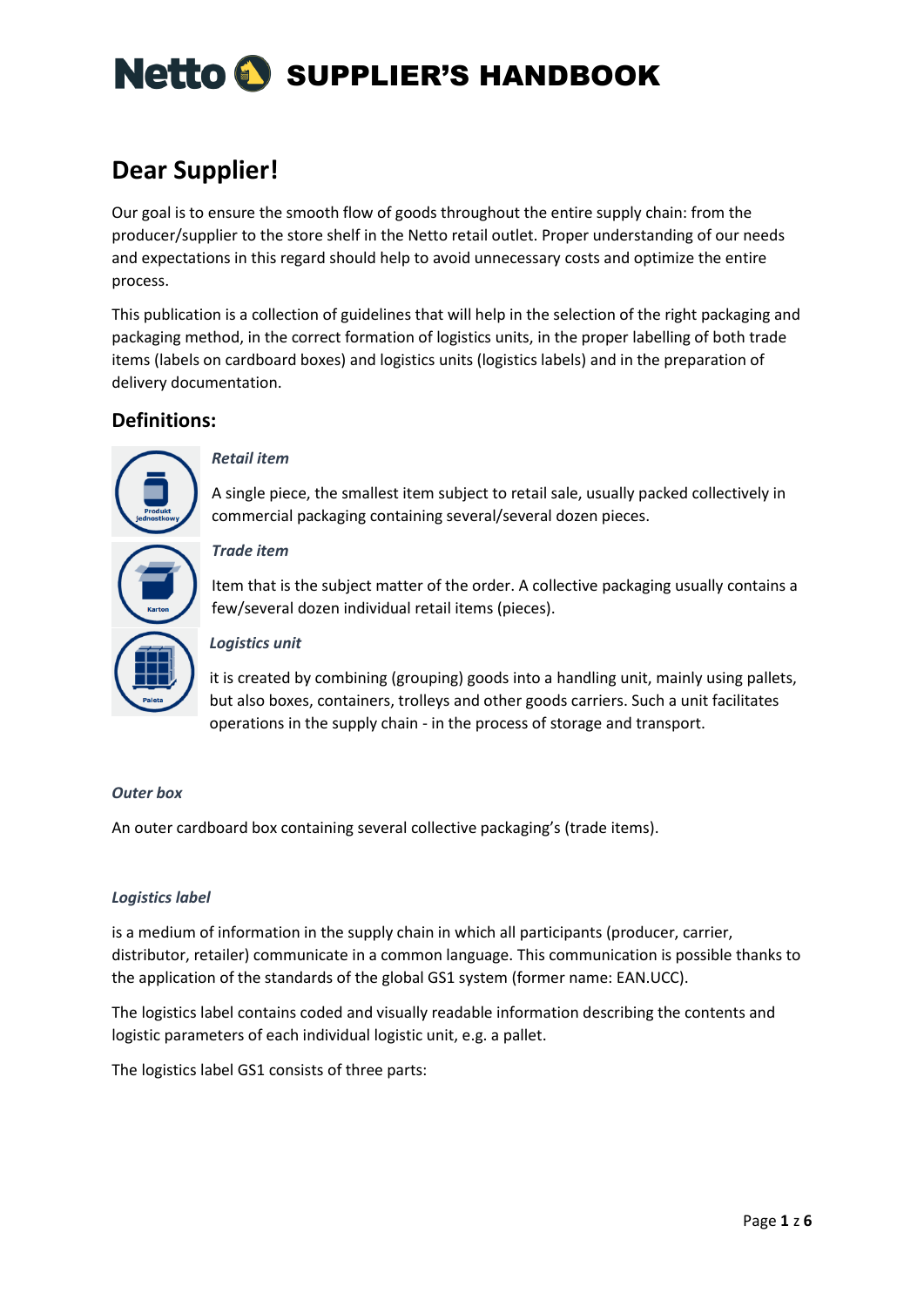

#### *Declared use-by date*

The length of the shelf life (in days) declared in the product registration form as minimum upon delivery.

## **Expectations regarding packaging**

#### **From a supply chain perspective, packaging should:**

Be adequate in relation to the content - it should be secured and kept together

be sufficiently stable and durable to protect a product from damage

provide modularity in the dimensions of 80 x 120 cm.

weigh no more than 12 kg with its contents,

provide adequate stiffness to reduce the time of picking and enable groupage on composite logistics units.



Wymiary modułowe (ISO 3394=DIN 55510)

have adequate strength to allow any handling in the supply chain, including stacking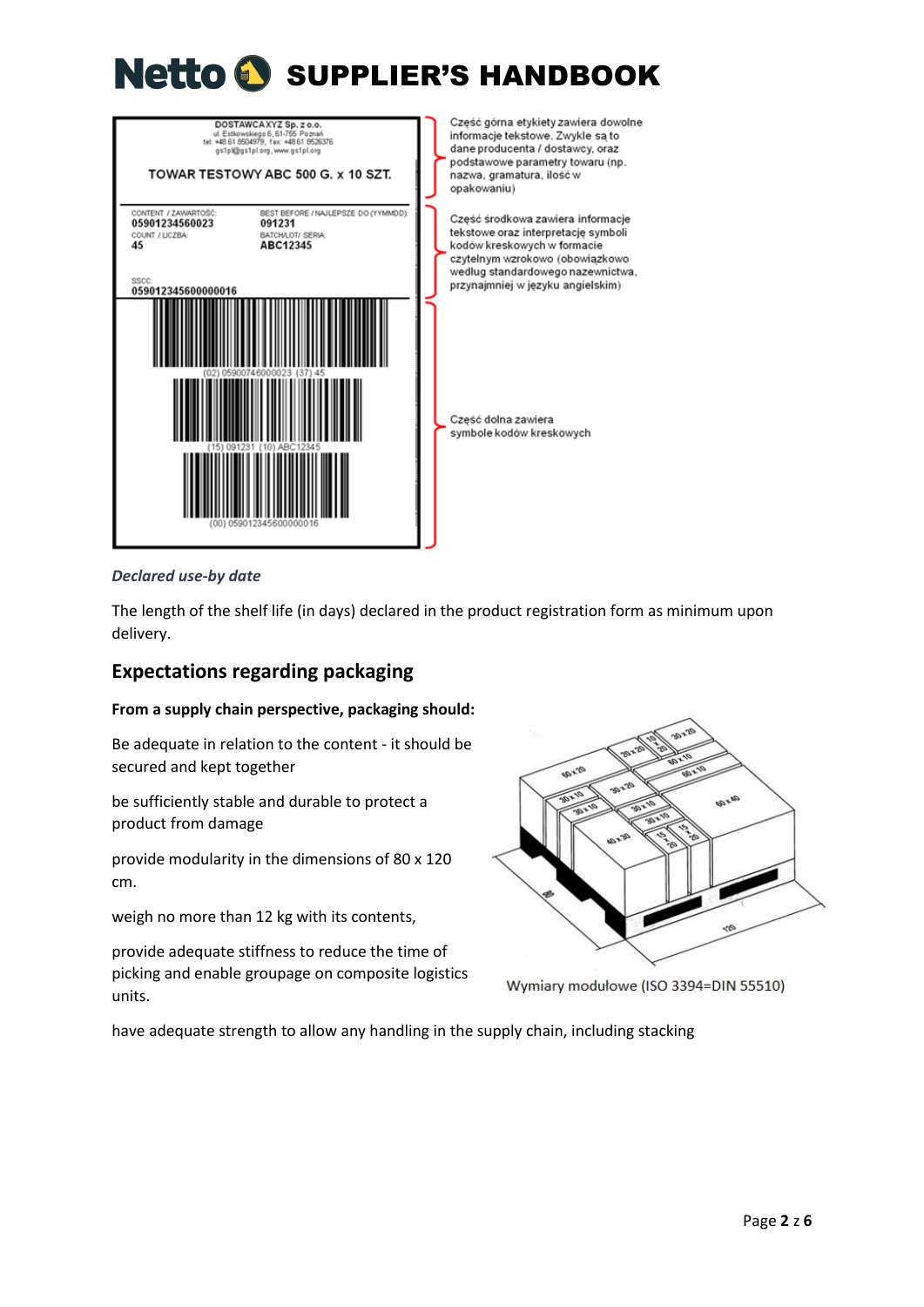#### **Packaging should not:**

have any protruding staples/tacks/nails and sharp edges.

contain excess film, paper, unnecessary cardboard, plastic and other elements.

a trade item cannot be packed in an outer cardboard box.

Collective and unit packaging's must have clearly marked use-by dates.



# **Expectations regarding logistics units**

#### **Forming logistics units:**

A unit should be homogeneous - it should contain only one product (SKU).



There should be only whole layers of the product on a unit. Each layer should contain the same number of trade items.

A unit should be in the shape of a regular cuboid

A unit should be protected with transparent film, adequately to its weight and height.

Additional binding should be avoided and if necessary the binding tape must be on the film and not under it.

If possible, avoid the use of spacers between layers and edge protectors at the corners

If a unit has several different use-by dates, the goods should be arranged in the order from bottom to top so that the packages with the goods with the shortest shelf life will be at the top of a pallet. Forming separate small units for each date or batch is not correct.

Packaged goods cannot protrude beyond the outline of a pallet.

The maximum net weight of a unit is 850 kg.

The maximum height of a unit is 1.8 m



### **Forming display stands**

A display stand should be placed on a standard carrier [http://ecr.pl/projekty/palety/karty-oceny](http://ecr.pl/projekty/palety/karty-oceny-palet-malych)[palet-malych](http://ecr.pl/projekty/palety/karty-oceny-palet-malych) (EPAL, NDHP) or CHEP, LPR

A cardboard box(es) of which a display stand is made should have a base exactly in the size of the carrier (800x600, 600x400)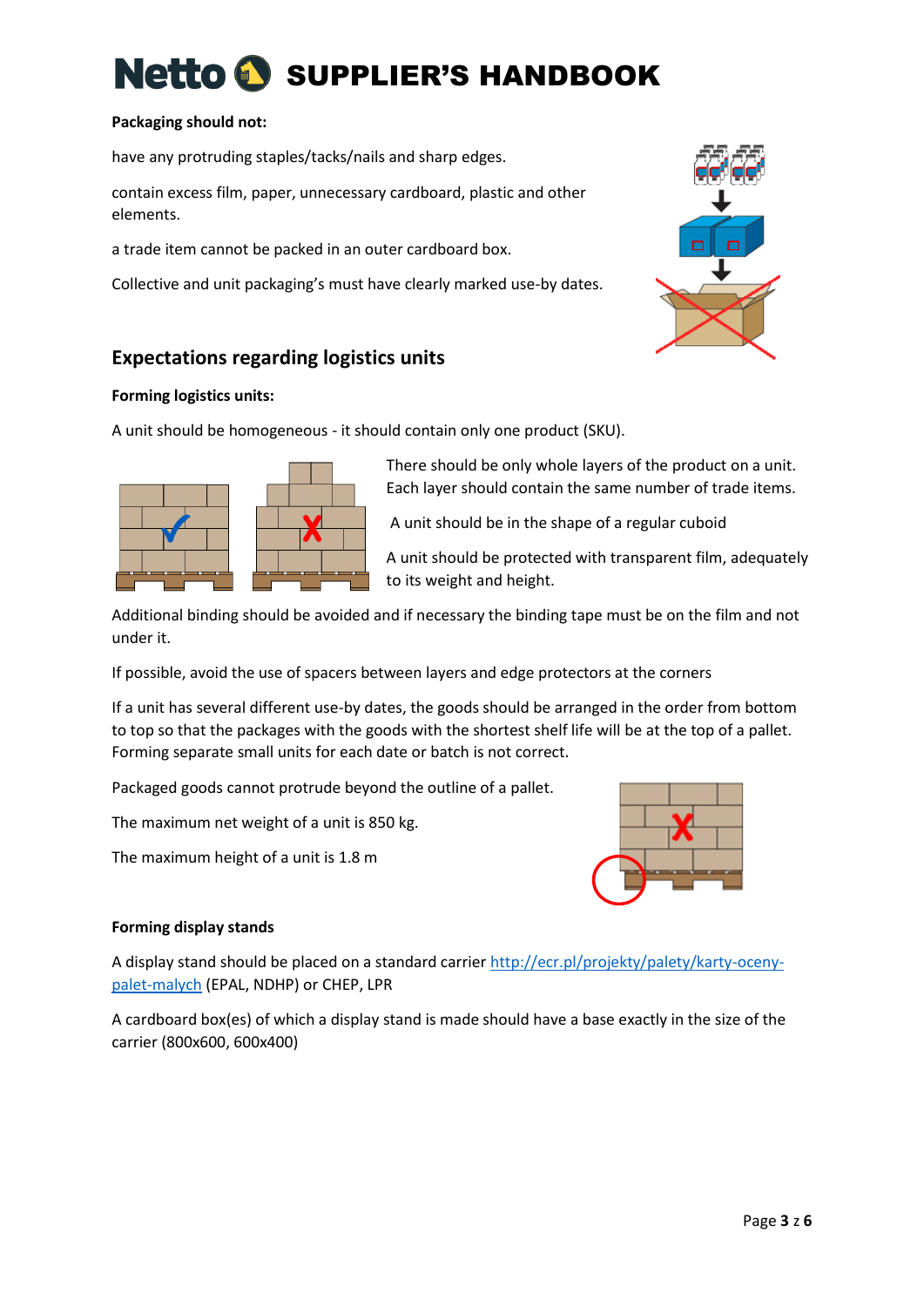Goods in a display stand should be placed so that the centre of gravity is as low as possible (heavy at the bottom, light at the top)

A display stand can only be of a height that ensures the stability of a unit and allows it to be safely moved in the warehouse, transported to and displayed in stores.

Each display stand must be secured separately and treated as an independent logistics unit

In the case of a display stand, it is often (and in the case of the 600x400 format - always) necessary to attach it to the carrier with a binding tape or appropriate stretch film.

The most important rule for designing display stands, packaging for them, their composition and forming: a display stand is to be an independent logistics unit, i.e. it must be possible to transport it around the warehouse, transport it for many kilometers and display it in a store as a single unit.



### **Marking of logistics units**

All logistics units delivered to Netto should be labelled with logistics labels **compliant with the GS1 standard**. According to said standard, there should be two identical labels on each logistics unit (one on the short side and one on the long side). The label must be on the film, not under it.

The logistics label must in all cases contain:

- SSCC Serial Shipping Container Code,
- GTIN of a trade item (an item being the subject matter of the order)
- number of trade items contained in a logistics unit

• expiry date or "Best before" or packaging date or production date - depending on the specificity of goods; however, if a pallet contains products with different use-by dates, a label should show the closest date,

• designation of a series or production batch (if the product is marked with such a designation).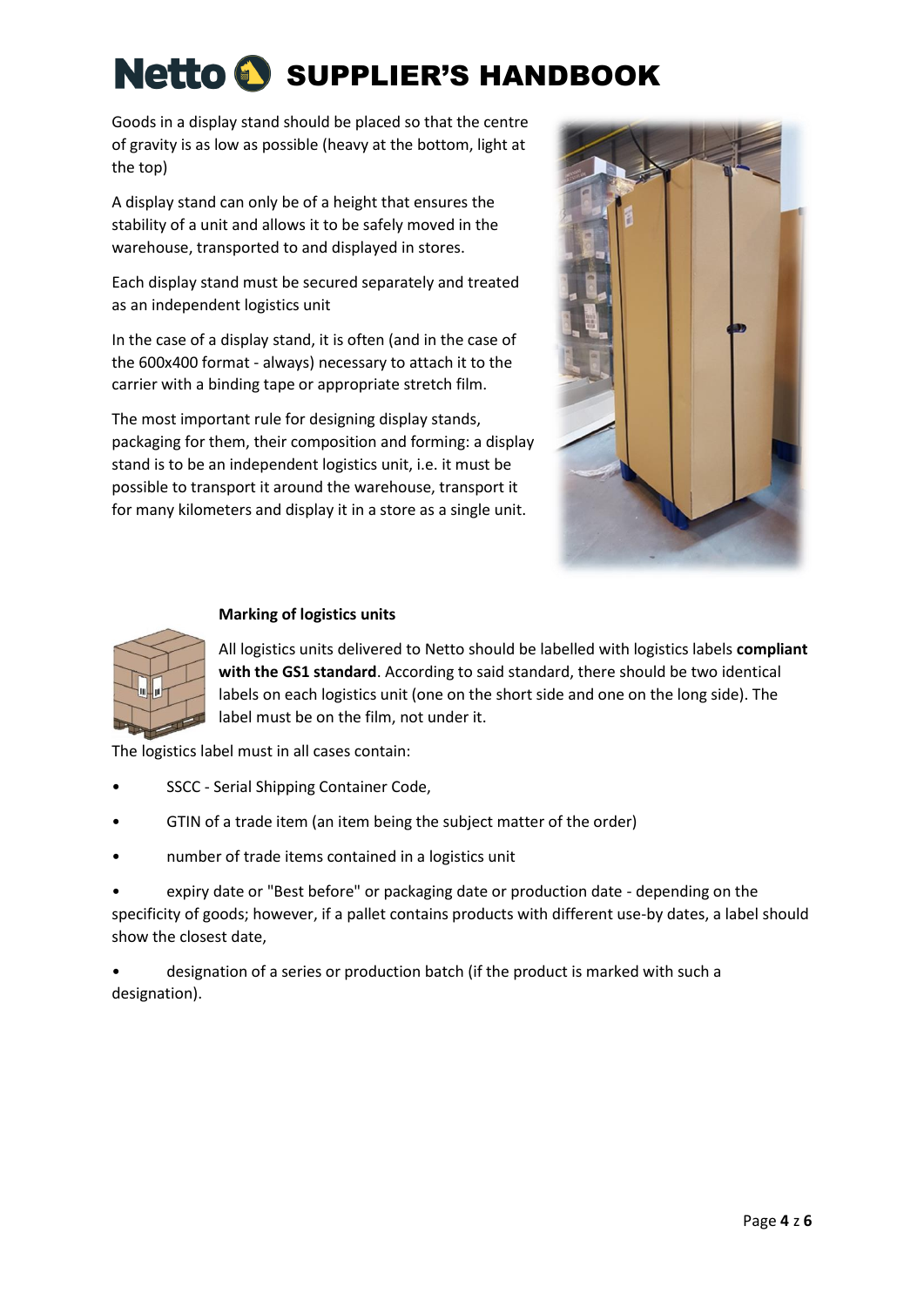| A logistics unit must be marked with a unique SSCC (Serial Shipping<br>Container Code).                                                                                                           |  |
|---------------------------------------------------------------------------------------------------------------------------------------------------------------------------------------------------|--|
| A trade item should be marked with GTIN-13 or GTIN-14, represented<br>as an EAN-13, ITF-14 or GS1-128 bar code symbol (formerly UCC/EAN-<br>128).                                                 |  |
| A retail item (single product, piece) should be marked with GTIN-8 or<br>GTIN-13 or GTIN-14, which will be presented as an EAN-8 or EAN-13<br>bar code symbol, and in the future also GS1 DataBar |  |

# **Expectations regarding the conditions of carriage and delivery**

Deliveries of goods may only be carried out with vehicles appropriately adapted to the transported goods (e.g. items requiring controlled temperature may only be transported in a refrigerated lorry).

Unloading is only possible from the rear side of a vehicle. The height of the ramp is 120 cm. Unloading takes place through the loading platform, a few centimeters of free space must be left in the cargo space for its support. The minimum vehicle height is 80 cm, the minimum width is 145 cm, the door of a vehicle should open wide to the parallel position with the sides of a vehicle, so that it is possible to enter the dock seal.

Unloading is the responsibility of the supplier.

The delivery should take place on the day indicated in the order, in accordance with the fixed notification hours for each product group. The current list of notifications can be obtained electronically at [supplychainpl@netto.pl.](mailto:supplychainpl@netto.pl)

It is not allowed to use pallet supports for  $\frac{1}{2}$  EUR pallets (placing two ½ EUR pallets on an EUR pallet). It is also not allowed to bind or wrap them with stretch film in pairs.

It is not allowed to stack pallets during transport, as well as unload them in the same way.

During the delivery of items requiring refrigeration, a driver is obliged to provide a printout from the thermograph showing the temperature of the cargo space in which goods were transported.

The delivery may not include any defects or damages